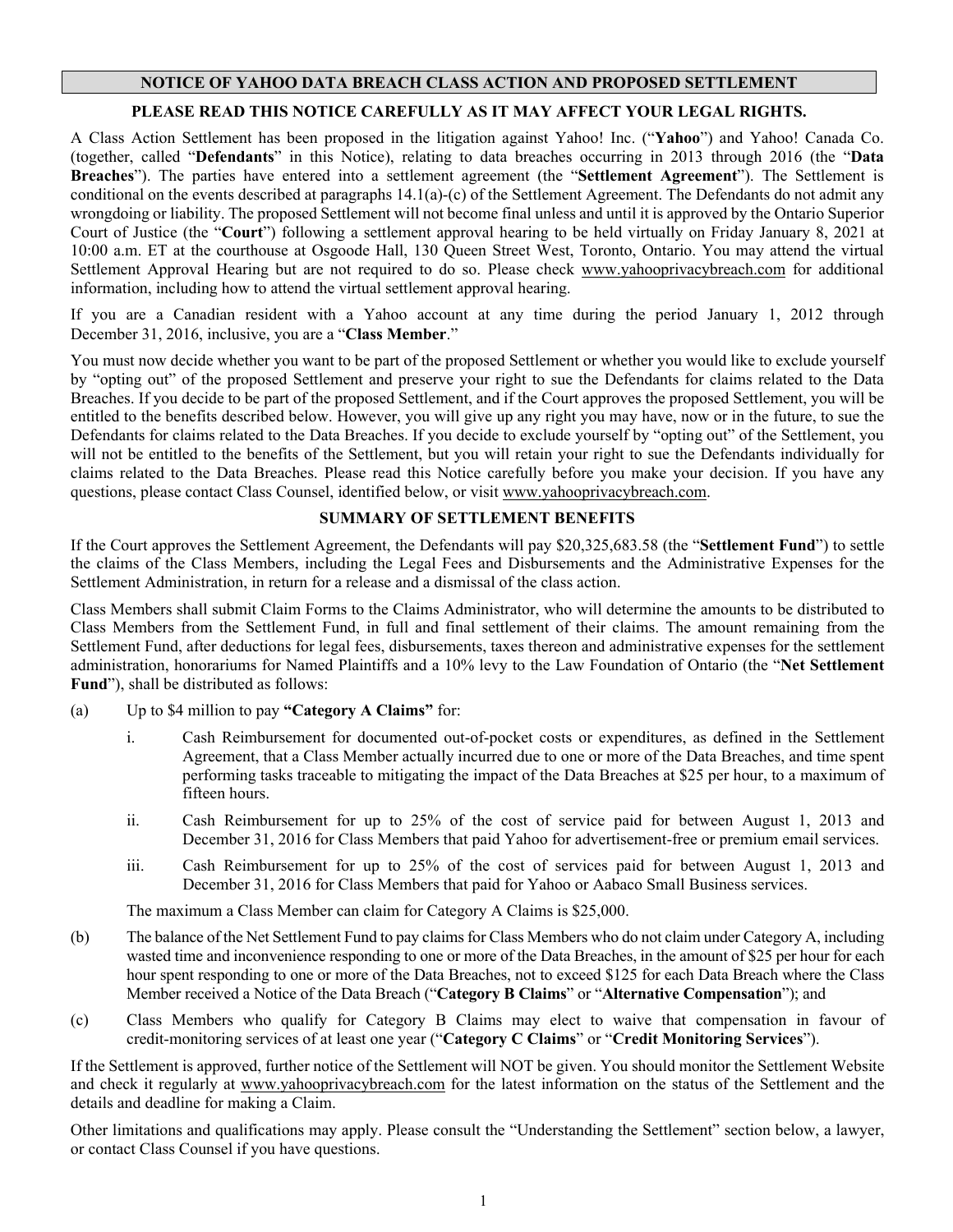# **WHAT MUST YOU DO NOW**

You must decide now if you want to be part of the proposed Class, so that if the Court approves the Settlement you can take advantage of the benefits described above, or whether you want to exclude yourself by "opting out" from the Class and retain your right to sue the Defendants for claims related to the Data Breaches. If you do not exclude yourself by "opting out," you can file objections to the proposed Settlement. Your options, and how to exercise them, are described below.

| YOUR OPTIONS IN THIS SETTLEMENT AND HOW TO EXERCISE THEM |                                                                                        |                   |  |
|----------------------------------------------------------|----------------------------------------------------------------------------------------|-------------------|--|
| I want to be part of                                     | You do not need to do anything. If the Court approves the Settlement, you will         | No deadline       |  |
| the proposed                                             | be able to claim your benefits by following the procedures described below.            |                   |  |
| Settlement                                               | However, you will give up your individual right to sue the Defendants for              |                   |  |
|                                                          | claims related to the Data Breaches.                                                   |                   |  |
| I want to exclude                                        | If you do not want to be part of this Settlement, you may exclude yourself or "opt"    | Deadline: Monday, |  |
| myself from this                                         | out" of the proposed Class by submitting a request to do so in writing by              | December 21, 2020 |  |
| Settlement                                               | completing the Opt-Out Form, which is available at www.yahooprivacybreach.com          |                   |  |
|                                                          | and vahooclassaction.com. You must send a copy of the completed                        |                   |  |
|                                                          | Opt-Out Form electronically to yahooclassaction.com or by email to                     |                   |  |
|                                                          | yahooclassaction@ricepoint.com. Your request must be sent via email no later than      |                   |  |
|                                                          | the date indicated. If you choose to exclude yourself, you will not be entitled to any |                   |  |
|                                                          | of the Settlement benefits, but you will keep your individual right to sue the         |                   |  |
|                                                          | Defendants for claims related to the Data Breaches. See Question 10 below for          |                   |  |
|                                                          | additional details regarding the Opt-Out Process.                                      |                   |  |
| I want to object or                                      | If you elect to be part of the Class, you may object to it by writing to the Court     | Deadline: Monday, |  |
| comment on the                                           | explaining why you object. The process you must follow for filing and serving          | December 21, 2020 |  |
| Settlement                                               | objections is described below in the "Understanding the Settlement" section.           |                   |  |
|                                                          | You may also ask to speak in Court at the Settlement Approval Hearing about            |                   |  |
|                                                          | the proposed Settlement if you file a timely objection and submit a timely notice      |                   |  |
|                                                          | of your intent to appear at the Settlement Approval Hearing. Instructions are          |                   |  |
|                                                          | below in the "Understanding the Settlement" section.                                   |                   |  |

# **UNDERSTANDING THE SETTLEMENT**

### **I.Basic Questions**

### **1. Why am I getting this Notice?**

The Court in charge of this litigation authorized this Notice because you may be a member of the Class. The Notice explains the proposed Settlement and helps you understand all of your options before the Court decides whether or not to approve the Settlement.

Your receipt of Settlement benefits, including cash payments, depends on the Court's final approval of the Settlement and the resolution of any appeals in favor of approval of the Settlement.

Please be patient and check the Settlement Website at www.yahooprivacybreach.com regularly. Do not contact the Defendants regarding the details of this Settlement because they will not have any information that is not on the Settlement Website. Do not contact the Court about this action.

# **2. What is this lawsuit about?**

This Settlement resolves litigation against the Defendants alleging that the Defendants experienced multiple data breaches between 2013 and 2016 because they had inadequate data security measures in place to protect account holders' personal information. The Plaintiffs claim that they were injured as a result.

You can read the Amended Fresh as Amended Statement of Claim by visiting www.yahooprivacybreach.com. The Defendants deny that it has violated any law or engaged in any wrongdoing. The parties agreed to resolve these matters before these issues were decided by the Court.

# **3. Why is there a Settlement?**

A settlement is an agreement between a plaintiff (or multiple plaintiffs) and a defendant (or multiple defendants) to resolve a lawsuit. Settlements end all or part of a lawsuit without a trial and without the court or a jury ruling in favor of either side. All parties in the lawsuit agree to a settlement to avoid the cost and risk of further litigation, including a potential trial, and to afford Class Members benefits in exchange for releasing the Defendants from liability. This proposed Settlement does not necessarily mean that the Defendants broke any laws or did anything wrong, and the Court did not decide which side was right.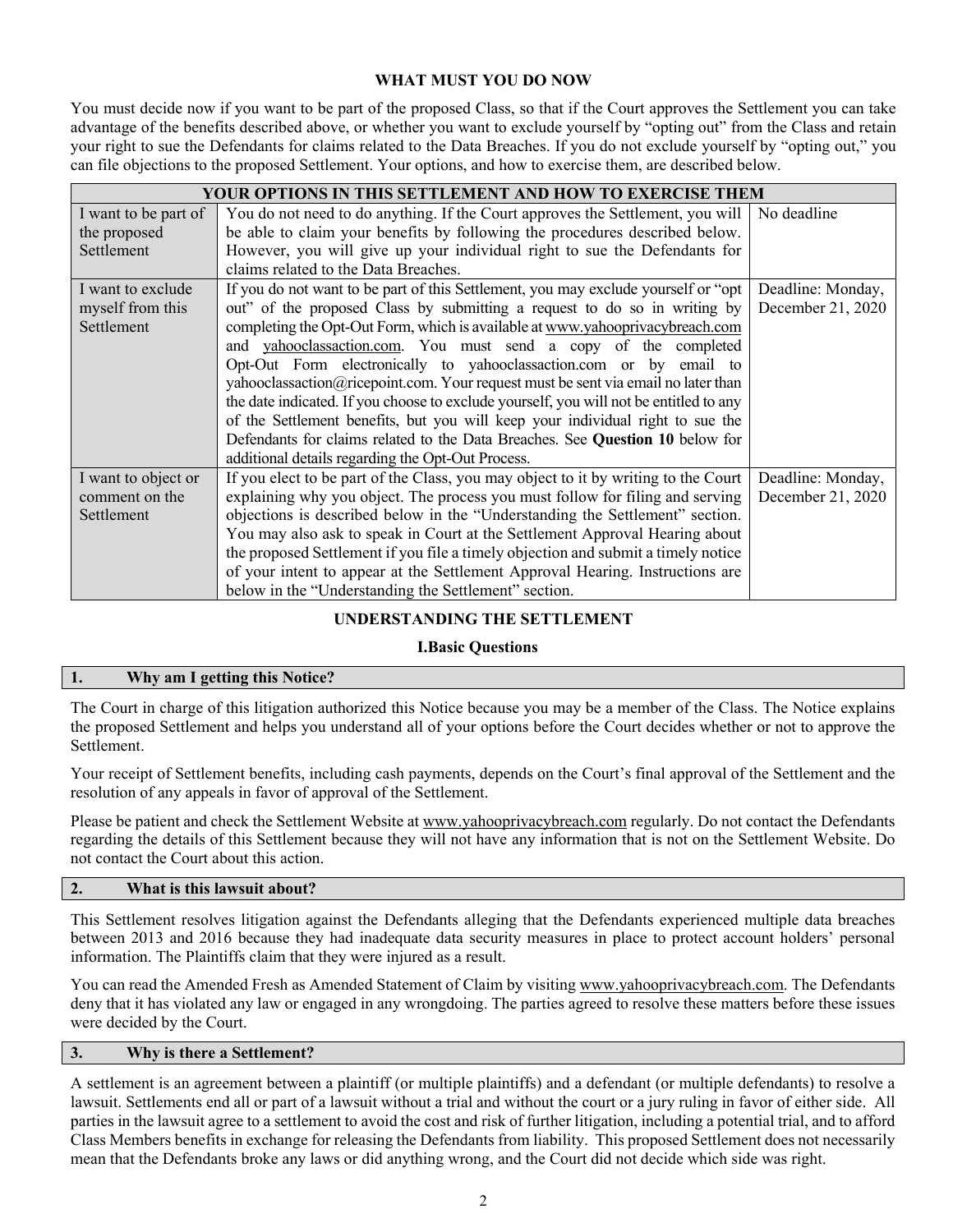This Notice summarizes the Settlement's key terms, including benefits to Class Members, and the rights and obligations of all parties. If there is any conflict between this Notice and the Settlement Agreement, which is also accessible on the Settlement Website, the Settlement Agreement governs. Terms that are defined in the Settlement Agreement have the same meaning in this Notice.

## **4. How was this Settlement reached?**

The Plaintiffs and the Defendants reached this Settlement after two day-long mediations, in which Mr. Jed Melnick of JAMS Mediation, Arbitration, ADR Services and subsequently the Honourable Frank Newbould, Q.C., participated as mediators. During these sessions, the Plaintiffs' counsel and the Defendants' counsel engaged in extensive arm's-length negotiations. An agreement was reached thereafter. Both sides then negotiated the final terms of the Settlement Agreement, which will be submitted to the Court for approval.

#### **5. What options do I have now?**

You may exclude yourself by "opting out" from this Settlement, you may write to object to the Settlement, or you may do nothing.

Please consult the chart on **page 2** on how to exercise each option, as well as the time by which you must do so.

### **6. Why is this a class action?**

A class action is a representative action or lawsuit in which one or more plaintiffs (also called "representative plaintiffs") sue a defendant(s) on behalf of other, unnamed people with similar claims. All of these people together are the "Class" or "Class Members," if the Court approves this procedural form. Once approved, the Court resolves the issues for all Class Members, except for those who opt out of the Class. To opt out means that you choose to exclude yourself from the Class. If you opt out, you will be denied any benefits under the Settlement. The opt-out process is described in **Question 10** of this Notice.

### **7. What am I giving up in exchange for receiving the Settlement's benefits?**

If the Settlement becomes final and you have not opted out, you will be eligible for the benefits described in this Notice. In exchange for having those benefits available to you, you will give up your right to sue the Defendants for claims related to the Data Breaches.

### **II.Who is in the Settlement?**

### **8. How do I know if I am part of the Settlement?**

You are a Class Member if you are a Canadian resident with a Yahoo account at any time during the period January 1, 2012 through December 31, 2016, inclusive.

### **III.Understanding the Class Action Process**

### **9. When will the Settlement get finally approved?**

The Court has a set a date of Friday January 8, 2021 at 10:00 a.m. ET for the virtual Settlement Approval Hearing. The virtual hearing will take place at Osgoode Hall, 130 Queen Street West, Toronto, Ontario. At the virtual hearing, the Court will consider arguments and evidence as to whether the Settlement is fair, reasonable, and in the best interest of the Class Members and whether Class Counsel's fees, disbursements and taxes should be approved and whether the Plaintiffs' honoraria should be approved. We anticipate that the Court will decide whether to approve the Settlement soon after the hearing. You should monitor the Settlement Website for the latest information on the status of the Settlement.

# **10. What if I do not want to participate in the Settlement?**

If you do not want to receive benefits from the Settlement and want to retain your right to sue the Defendants for claims related to the Data Breaches, then you must actively remove yourself from the Class. You may do this by asking in writing to be excluded from, or opt out of, the Settlement. You must complete the Opt-Out Form, which is available at www.yahooprivacybreach.com and yahooclassaction.com, and send it back to the Claims Administrator.

You must send your completed Opt-Out Form electronically to yahooclassaction.com or via email to yahooclassaction@ricepoint.com no later than Monday, December 21, 2020.

### **11. If I am part of the Settlement, can I sue the Defendants for the same claims later?**

No. Unless you exclude yourself, you give up the right to sue the Defendants for the claims that this Settlement resolves.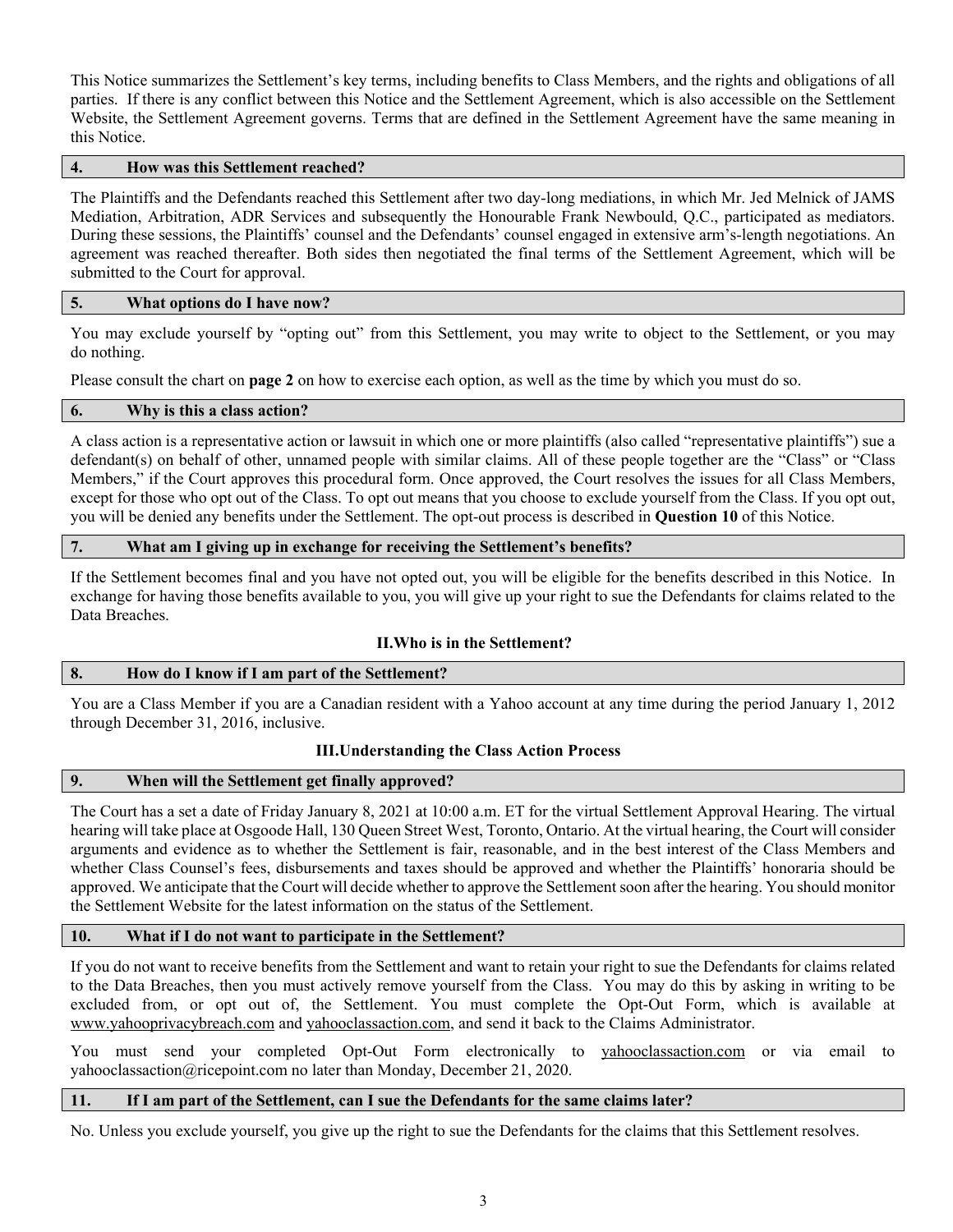### **12. If I am not part of the Settlement, can I still get the benefits from the Settlement?**

No. If you elect to exclude yourself, you will not be entitled to any benefits from the Settlement.

## **13. If I opt out and pursue my own case, can I get a larger recovery?**

The laws of most provinces provide for various remedies, including actual damages, punitive damages, and rescission, if a claim is proved at trial and upheld on appeal. No result can be predicted with certainty, and all alternative legal actions take additional time and may be subject to offsets or deductions for lawyers' fees and costs. This Settlement is designed to provide benefits that are certain, not subject to the delay and risk of trial and appeal, and not reduced by fees or costs.

## **14. Do I have a lawyer in this case?**

Yes. The Court appointed as Class Counsel Charney Lawyers PC to represent you and the other Class Members.

Charney Lawyers PC 151 Bloor Street West, Suite 602 Toronto, ON M5S 1S4 Phone: (416) 964-7950 Email: [info@charneylawyers.com](mailto:info@charneylawyers.com)

If you want to be represented by your own lawyer, you may hire one at your expense.

## **15. Who will pay the lawyers?**

Class Counsel will be asking that the Court approve legal fees of 24% of \$20,325,683.58, plus disbursements and applicable taxes, in accordance with the contingency fee agreements.

Class Counsel will also be asking that the Court approve an honorarium of \$7,500 to be awarded to each of the three Named Plaintiffs in recognition of the role they played as representative plaintiffs in this litigation.

10% of the benefits payable to Class Members will be paid to the Law Foundation of Ontario.

## **16. Can I tell the Court if I object to the Settlement?**

If you do not opt out of the Settlement, you (or your lawyer) may object in writing to the Court. The Court will consider your views. If you wish to make a submission to the Court commenting on or objecting to the proposed Settlement, you must send your submissions in writing by email to the Claim Administrator at yahooclassaction@ricepoint.com, and ensure they are received no later than Monday, December 21, 2020. The Claims Administrator will provide all submissions to the Court and the Defendants in advance of the Settlement Approval Hearing. Your written submissions should include:

- your name, address, and telephone number;
- a brief statement of the reasons that you support or oppose the proposed Settlement terms; and
- whether you plan to attend the Settlement Approval Hearing.

# **17. What is the difference between objecting to the Settlement and opting out?**

You can object only if you participate in the Class. If you opt out and therefore elect not to be part of the Settlement, you have no right to object to the Settlement because the case no longer affects you.

### **18. Do I have to attend the Settlement Approval Hearing?**

No. Class Counsel will answer any questions the Court may have. You are welcome to attend at your own expense. If you timely file an objection, you do not have to come to Court to talk about it. As long as you submitted your written objection on time, the Court will consider it. You may also have your own lawyer attend at your expense, but it is not required.

### **19. How do I get more information?**

This Long-Form Class Notice summarizes the proposed Settlement. More details, including the actual Settlement Agreement, are available at www.yahooprivacybreach.com.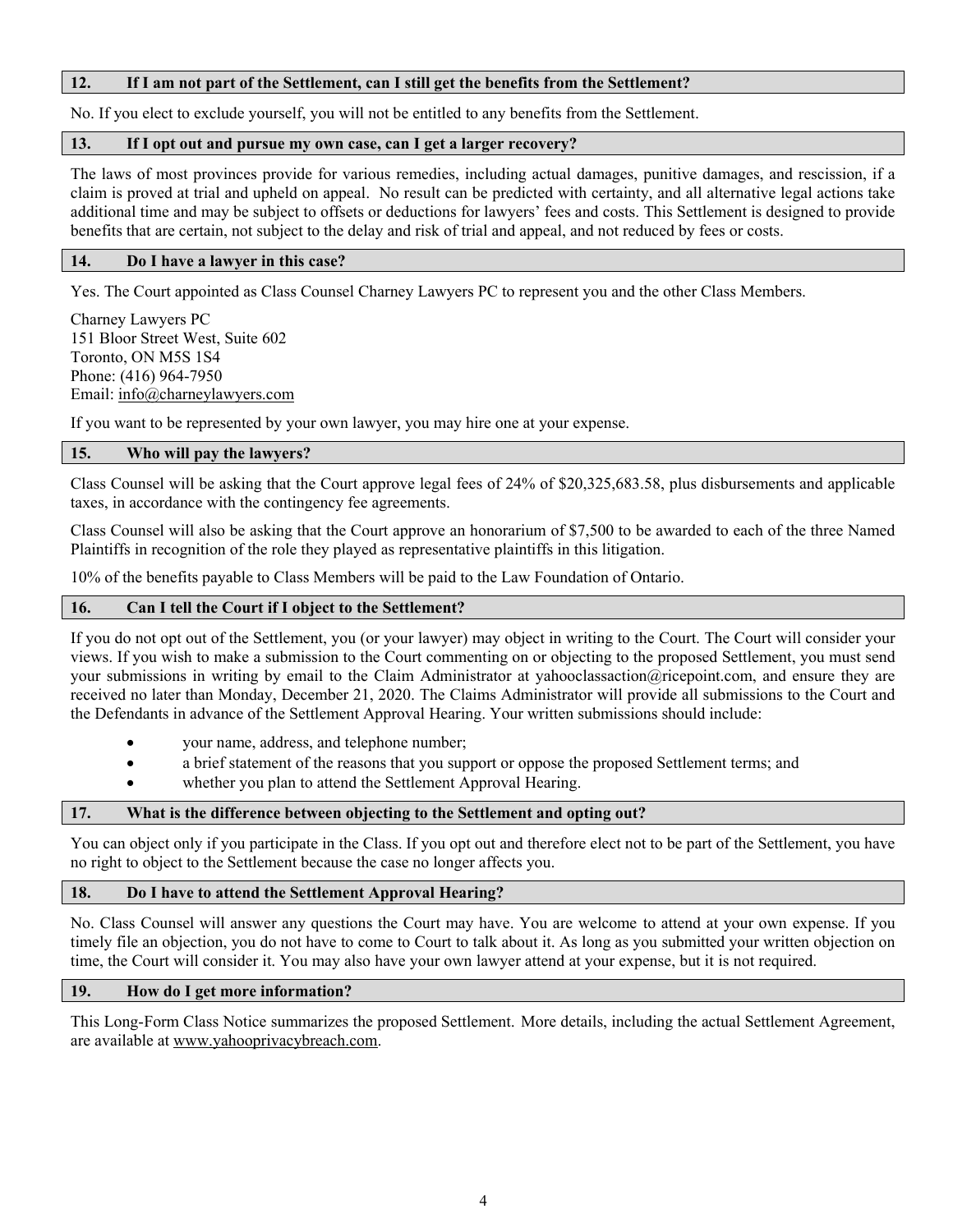You may also contact Class Counsel at:

**Kiara Sancler and Cisy Mahendralingam Charney Lawyers PC** 151 Bloor Street West, Suite 602 Toronto, ON M5S 1S4 Phone: (416) 964-7950 Email: [info@charneylawyers.com](mailto:info@charneylawyers.com)

You may also contact the Claims Administrator.

# **IV.Details of Settlement Benefits**

### **20. What benefits does the Settlement Provide?**

The Settlement provides the following benefits to Class Members:

- A. **Category A Claims:** up to \$4 million to pay claims for:
	- Cash Reimbursement for Out-of-Pocket Costs;
	- Cash Reimbursement for up to 25% of Paid User Costs; and
	- Cash Reimbursement for up to 25% of Small Business User Costs;
- B. **Category B Claims**: Cash Payment, as an Alternative to Category A Claims; or
- C. **Category C Claims**: Credit Monitoring Services of at least one year, as an Alternative to Category B Claims.

## **21. How do I submit a Category A Claim for Reimbursement of Out-of-Pocket Costs, Paid User Costs or Small Business User Costs?**

# **Out-of-Pocket Costs**

You may request payment of Out-of-Pocket Costs by submitting an Out-of-Pocket Costs Claim Form (either in paper form or on the Settlement Website) to the Claims Administrator accompanied by a declaration for the Out-of-Pocket Costs incurred, and documentation of Out-of-Pocket Costs, as detailed on the Out-of-Pocket Costs Claim Form.

The Claims Administrator will verify that each person who submits an Out-of-Pocket Costs Claim Form is a Class Member. The Claims Administrator will have the sole discretion and authority to determine whether and to what extent an Out-of-Pocket Costs Claim Form reflects valid Out-of-Pocket Costs. To the extent the Claims Administrator determines a claim for Out-of-Pocket Costs is deficient, the Claims Administrator will, within 15 days of making the determination, notify the Class Member of the deficiencies and give the Class Member 30 days to cure the deficiencies. The Claims Administrator will have the sole discretion and authority to determine whether the Class Member has cured the deficient claim such that it reflects valid Out-of-Pocket Costs.

Out-of-Pocket Costs for preventative measures, such as obtaining credit-monitoring services, insurance or credit freezes, will be considered to be due to one or more of the Data Breaches if the Class Member states that they believe the costs were incurred as a result of one or more of the Data Breaches. Out-of-Pocket Costs for unreimbursed losses related to identity theft, falsified tax returns, or other alleged wrongdoing (collectively "Misconduct"), or for attempting to remedy Misconduct, shall be considered to be due to one or more of the Data Breaches if: (i) the Misconduct occurred within four months of Notice of one or more of the Data Breaches; (ii) the Class Member states that he, she, or it believes the Misconduct is connected to one or more of the Data Breaches; and (iii) the Misconduct involved possible misuse of the type of personal information accessed in one or more of the Data Breaches (i.e., names, email addresses, telephone numbers, birth dates, passwords, and security questions of Yahoo account holders, or from contents of the Class Member's email account, such as financial communications and records containing credit cards, retail accounts, banking, account passwords, tax documents, and social insurance numbers from transactions conducted by email).

# **Paid User Costs**

All Paid Users will be eligible to receive an amount of up to 25% of the cost of services paid for between August 1, 2013 and December 31, 2016, upon submission of a valid Paid User Claim Form (as determined by the Claims Administrator).

The Claims Administrator will verify that each person who submits a Paid User Claim Form is a Class Member and a Paid User. The Claims Administrator will have the sole discretion and authority to determine whether and to what extent a Paid User Claim Form reflects valid Paid User services. To the extent the Claims Administrator determines a claim for Paid User services is deficient, the Claims Administrator will, within 15 days of making the determination, notify the Class Member of the deficiencies and give the Class Member 30 days to cure the deficiencies. The Claims Administrator will have the sole discretion and authority to determine whether the Class Member has cured the deficient claim such that it reflects valid Paid User services.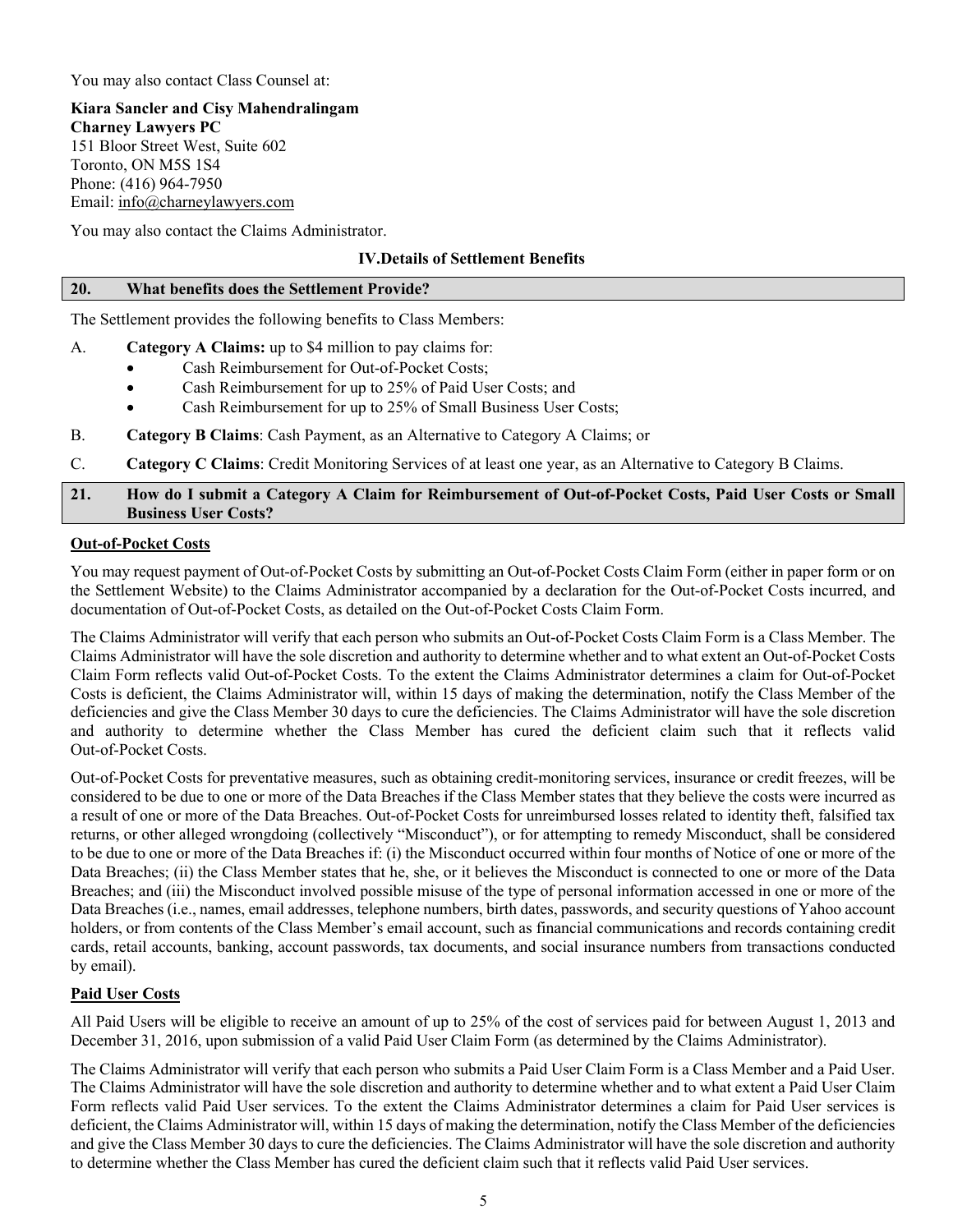# **Small Business User Costs**

All Small Business Users will be eligible to receive an amount of up to 25% of the cost of services paid for between August 1, 2013 and December 31, 2016, upon submission of a valid Small Business User Claim Form (as determined by the Claims Administrator).

The Claims Administrator will verify that each person who submits a Small Business User Claim Form is a Class Member and a Small Business User. The Claims Administrator will have the sole discretion and authority to determine whether and to what extent a Small Business User Claim Form reflects valid Small Business User services. To the extent the Claims Administrator determines a claim for Small Business User services is deficient, the Claims Administrator will, within 15 days of making the determination, notify the Class Member of the deficiencies and give the Class Member 30 days to cure the deficiencies. The Claims Administrator will have the sole discretion and authority to determine whether the Class Member has cured the deficient claim such that it reflects valid Small Business User services.

## **22. What benefits will I receive if I submit a Category A Claim Form for valid Out-of-Pocket Costs, Paid User services and Small Business services?**

Each Class Member who submits a Claim Form for valid Out-of-Pocket Costs, Paid User services and Small Business services (as determined by the Claims Administrator) will be eligible to receive a payment equal to the lesser of: (i) the amount of the Class Member's valid Out-of-Pocket Costs and recoverable Paid User services and Small Business services, or (ii) \$25,000; provided, however, that the payment may be reduced as provided in section 6.1 of the Settlement Agreement.

# **23. What happens if the total of the Category A Claims exceeds \$4 million?**

If the total of the Category A Claims exceeds \$4 million, any excess funds after Category B Claims have been paid will go to fund Category A Claims. If there remains a shortfall in funds in respect of Category A Claims, then the available funds will be distributed to Category A Claims on a *pro rata* basis.

# **24. What happens if the total of the Category A Claims is less than \$4 million?**

If the total of the Category A Claims is less than \$4 million, the available funds will be distributed to top up any shortfall in funds in respect of Category B Claims, or, if there is no shortfall in Category B Claims, to fund Credit Services, if those services are available.

# **25. How do I submit a Category B Claim for Alternative Compensation?**

Class Members who do not request payment of their Out-of-Pocket Costs, recoverable Paid User services and Small Business services may request compensation for wasted time and inconvenience responding to one or more of the Data Breaches by submitting an Alternative Compensation Claim Form (either in paper form or on the Settlement Website) to the Claims Administrator accompanied by a declaration in respect of the time spent responding to one or more of the Data Breaches as detailed on the Alternative Compensation Claim Form.

The Claims Administrator will verify that each person who submits an Alternative Compensation Claim Form is a Class Member. The Claims Administrator will have the sole discretion and authority to determine whether and to what extent an Alternative Compensation Claim Form reflects wasted time and expense responding to one or more of the Data Breaches. To the extent the Claims Administrator determines a claim for Alternative Compensation is deficient, within 15 days of making the determination, the Claims Administrator will notify the Class Member of the deficiencies and give the Class Member 30 days to cure the deficiencies. The Claims Administrator will have the sole discretion and authority to determine whether the Class Member has cured the deficient claim such that it reflects valid losses actually incurred.

# **26. What benefits will I receive if I submit a Category B Claim for Alternative Compensation?**

Alternative Compensation Claims will be eligible to receive \$25 per hour for each hour spent responding to one or more of the Data Breaches, not to exceed \$125 for each Data Breach where the Class Member received a Notice of the Data Breach upon submission of a valid Alternative Compensation Claim Form (as determined by the Claims Administrator); provided, however, that the payment may be reduced as provided in section 6.2 of the Settlement Agreement.

# **27. What happens if the total of the Category B Claims exceeds the portion of the Net Settlement Fund allocated to Category B Claims?**

If the total of Category B Claims, excluding those who elect Credit Services (i.e., Category C Claims) exceeds the portion of the Net Settlement Fund allocated to Category B Claims, then Category C Claims will be treated as Category B Claims and the available funds will be distributed to Category B Claims on a *pro rata* basis.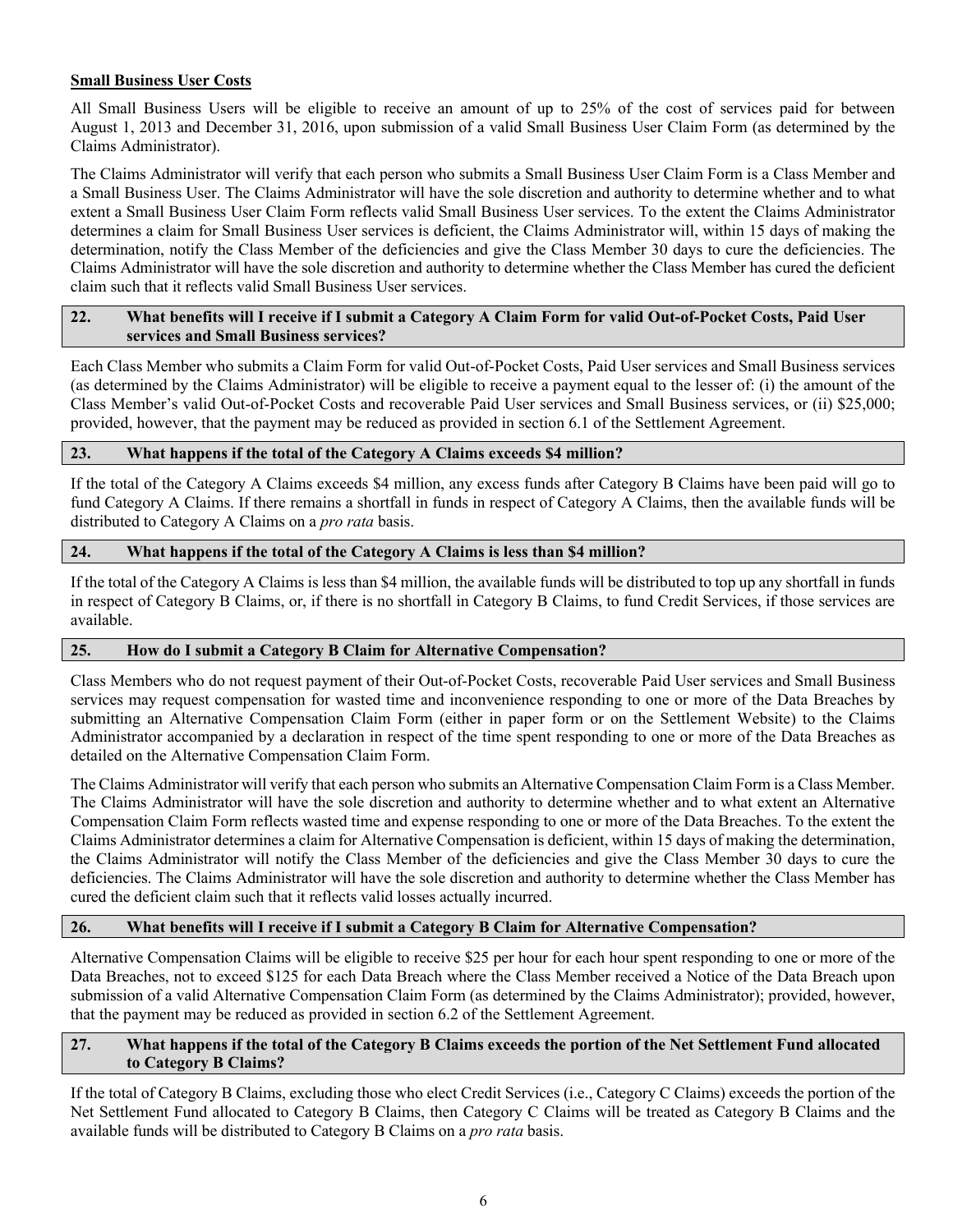### **28. What happens if the total of the Category B Claims is less than the portion of the Net Settlement Fund allocated to Category B Claims?**

If the total of Category B Claims, excluding those who elect Credit Services (i.e., Category C Claims), is less than the portion of the Net Settlement Fund allocated to Category B Claims, any excess funds will pay for Credit Services. In the event these excess funds are sufficient to purchase Credit Services, then Class Counsel will make reasonable efforts to purchase the best product available with the funds available, with a goal of two years of Credit Services. If the surplus is insufficient to purchase Credit Services for Class Members who elect Credit Services, all Category C Claims will be treated as Category B Claims and paid accordingly, and Credit Services will not be purchased.

## **29. How do I submit a Category C Claim for Credit Monitoring Services?**

Class Members who submit an Alternative Compensation Claim Form and who qualify for Alternative Compensation may elect to waive that compensation in favour of Credit Services, should there be a sufficient residue in the balance of the Net Settlement Fund to fund Credit Services. Credit Services for a term of up to two years have an estimated retail value of \$478.80 per Class Member.

Class Members who make this election must request Credit Monitoring Services by indicating this election on, and submitting, an Alternative Compensation Claim Form (either in paper form or on the Settlement Website) to the Claims Administrator as detailed on the Alternative Compensation Claim Form.

The Claims Administrator will verify that each person who submits an Alternative Compensation Claim Form electing Credit Services: (i) is a Class Member; and (ii) otherwise qualifies for Alternative Compensation. Ambiguities or deficiencies on the face of the Alternative Compensation Claim Form shall be resolved by the Claims Administrator. To the extent there is any ambiguity with respect to a Class Member's election for Credit Services, and the Claims Administrator cannot resolve the ambiguity, the ambiguous Claim Form shall default to a claim for Alternative Compensation. However, for either ambiguities or deficiencies, the Claims Administrator will first ask the Class Member to cure the ambiguity or deficiency, and in doing so, may use its discretion to determine the most efficient and effective means of communicating with the Class Member, whether by email, telephone, or mail. Disputes with respect to any Claim Form will be resolved by the Claims Administrator.

# **30. What benefits will I receive if I submit a Category C Claim for Credit Monitoring Services?**

If the total of Category B Claims, excluding those who elect Credit Services (i.e., Category C Claims) is less than the portion of the Net Settlement Fund allocated to Category B Claims, any excess funds will pay for Credit Services. In the event these excess funds are sufficient to purchase Credit Services then Class Counsel will make reasonable efforts to purchase the best product available with the funds available, with a goal of two years of Credit Services. If the surplus is insufficient to purchase Credit Services for Class Members who elect Credit Services, all Category C Claims will be treated as Category B Claims and paid accordingly and Credit Services will not be purchased.

### **31. What happens if some of the money from this Settlement is not claimed?**

Any money left in the Net Settlement Fund after these expenditures (i.e., the residue) will be allocated equally to all Class Members whose Claims were at least partially approved, excluding Claims submitted solely in respect of Paid User services and Business User services.

### **32. When and how will I receive the benefits I claim from the Settlement?**

Payments for valid claims and Credit Monitoring Services will be made after the Settlement becomes final. This process may take longer than one year. Please be patient.

Checks for valid Out-of-Pocket Costs, Paid User Costs, Small Business User Costs and Alternative Compensation will be mailed by the Claims Administrator to the mailing address that you provide, or deposited by direct deposit to the bank account information that you provide on your Claim Form(s).

If you make a valid claim for Credit Monitoring Services, the Claims Administrator will send you information on how to activate your credit monitoring.

### **33. What happens if my contact information changes after I submit a Claim?**

If, after you submit a Claim Form, you change your mailing address, email address, or banking information (if applicable), it is your responsibility to inform the Claims Administrator of your updated information. You may do so by contacting the Claims Administrator at yahooclasssaction@ricepoint.com or 1-866-808-8075.